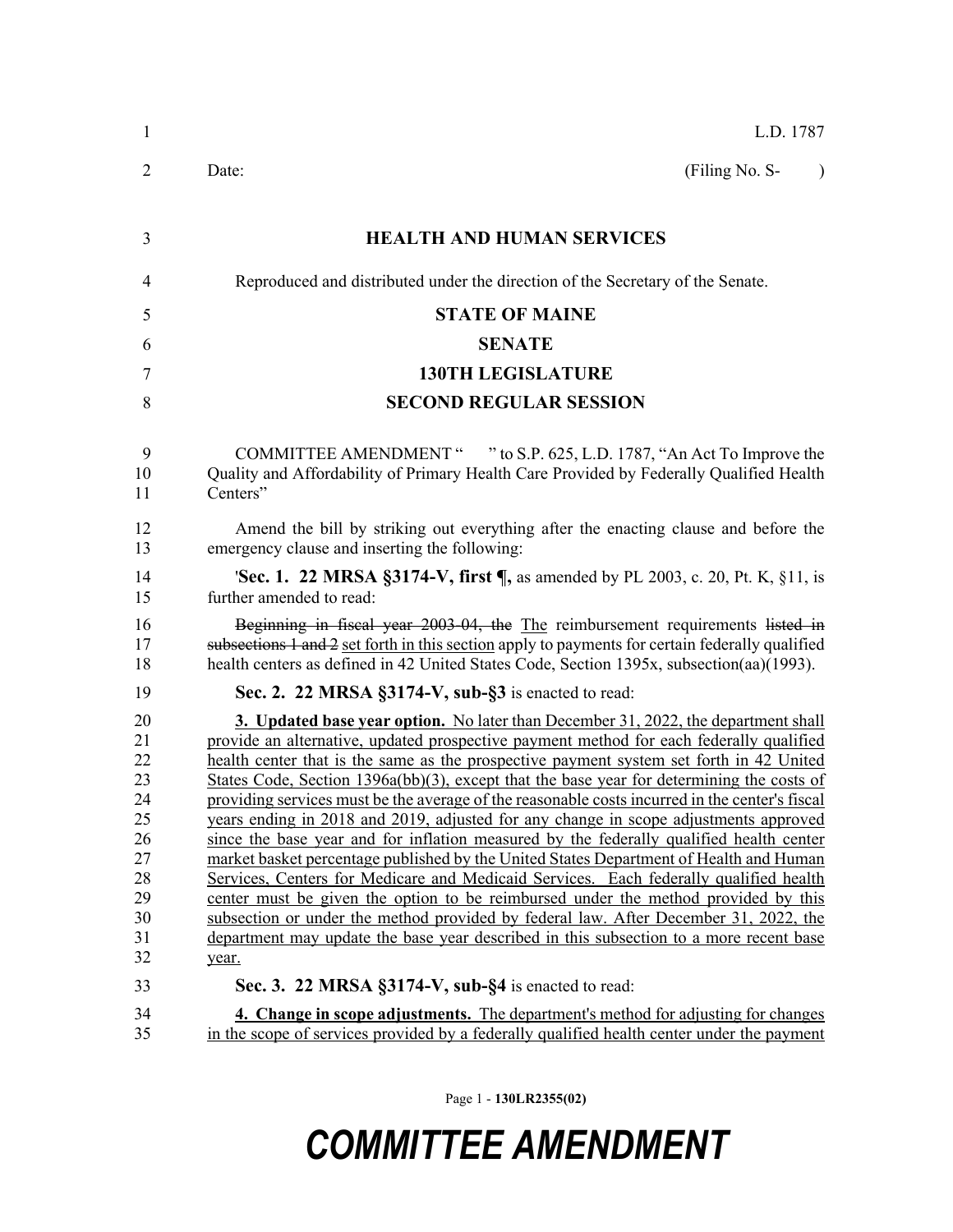| 1              | model provided under subsection 3 or 42 United States Code, Section 1396a(bb)(3) must                |  |  |  |  |
|----------------|------------------------------------------------------------------------------------------------------|--|--|--|--|
| $\overline{2}$ | adjust the center's reimbursement rate to reflect changes in its costs of providing services         |  |  |  |  |
| 3              | whenever the center establishes that it has experienced a material change in either:                 |  |  |  |  |
| 4              | A. The type, intensity, duration or quantity of services provided; or                                |  |  |  |  |
| 5              | B. The characteristics of the population receiving a service that affect the cost of the             |  |  |  |  |
| 6              | service.                                                                                             |  |  |  |  |
| 7              | An adjustment under this subsection must reflect costs incurred retroactive to the date that         |  |  |  |  |
| 8              | the department received the federally qualified health center request for the adjustment,            |  |  |  |  |
| 9              | unless the department determines that the change in scope was due to conditions or events            |  |  |  |  |
| 10             | that were beyond the control of the federally qualified health center, in which case the             |  |  |  |  |
| 11             | adjustment must be retroactive to the more recent of the date that the federally qualified           |  |  |  |  |
| 12             | health center incurred the cost increases requiring an adjustment and the date that is one           |  |  |  |  |
| 13             | year prior to the date the department received the federally qualified health center change          |  |  |  |  |
| 14             | in scope request.                                                                                    |  |  |  |  |
| 15             | Sec. 4. 22 MRSA §3174-V, sub-§5 is enacted to read:                                                  |  |  |  |  |
| 16             | <b><u>5. Alternative payment model.</u></b> The following requirements apply to any alternative      |  |  |  |  |
| 17             | payment model developed by the department for payments to federally qualified health                 |  |  |  |  |
| 18             | centers.                                                                                             |  |  |  |  |
| 19             | A. The alternative payment model must be consistent with the requirements of 42                      |  |  |  |  |
| 20             | United States Code, Section 1396a(bb).                                                               |  |  |  |  |
| 21             | B. As long as federal law continues to require that the department allow a federally                 |  |  |  |  |
| 22             | qualified health center to elect to use the prospective payment system set forth in 42               |  |  |  |  |
| 23             | United States Code, Section $1396a(bb)(3)$ , the alternative payment model developed                 |  |  |  |  |
| 24             | under this subsection must be an additional option and not a replacement of the updated              |  |  |  |  |
| 25             | base year option provided in subsection 3.                                                           |  |  |  |  |
| 26             | C. In developing the alternative payment model, the department shall consult with                    |  |  |  |  |
| 27             | federally qualified health centers and provide a reasonable opportunity for dialogue                 |  |  |  |  |
| 28             | and exchange of data before any rule implementing such a model is proposed.                          |  |  |  |  |
| 29             | Sec. 5. 22 MRSA §3174-V, sub-§6 is enacted to read:                                                  |  |  |  |  |
| 30             | <b>6. Rulemaking.</b> The department may adopt rules to implement subsections 3 to 5.                |  |  |  |  |
| 31             | Rules adopted pursuant to this subsection are routine technical rules as defined in Title 5,         |  |  |  |  |
| 32             | chapter 375, subchapter 2-A.                                                                         |  |  |  |  |
| 33             | Sec. 6. Rebasing process. The Department of Health and Human Services shall                          |  |  |  |  |
| 34             | confer regularly with a statewide association of federally qualified health centers as it            |  |  |  |  |
| 35             | develops rates to implement the updated base year option required by the Maine Revised               |  |  |  |  |
| 36             | Statutes, Title 22, section 3174-V, subsection 3 and shall provide each federally qualified          |  |  |  |  |
| 37             | health center in the State with draft rates implementing the option and working papers               |  |  |  |  |
| 38             | supporting those rates. No later than December 31, 2022, the department shall issue final            |  |  |  |  |
| 39             | rate letters implementing the option for each federally qualified health center electing the         |  |  |  |  |
| 40             | option, effective retroactive to July 1, 2022.                                                       |  |  |  |  |
| 41<br>42       | Appropriations and allocations. The following appropriations and<br>Sec. 7.<br>allocations are made. |  |  |  |  |

Page 2 - **130LR2355(02)**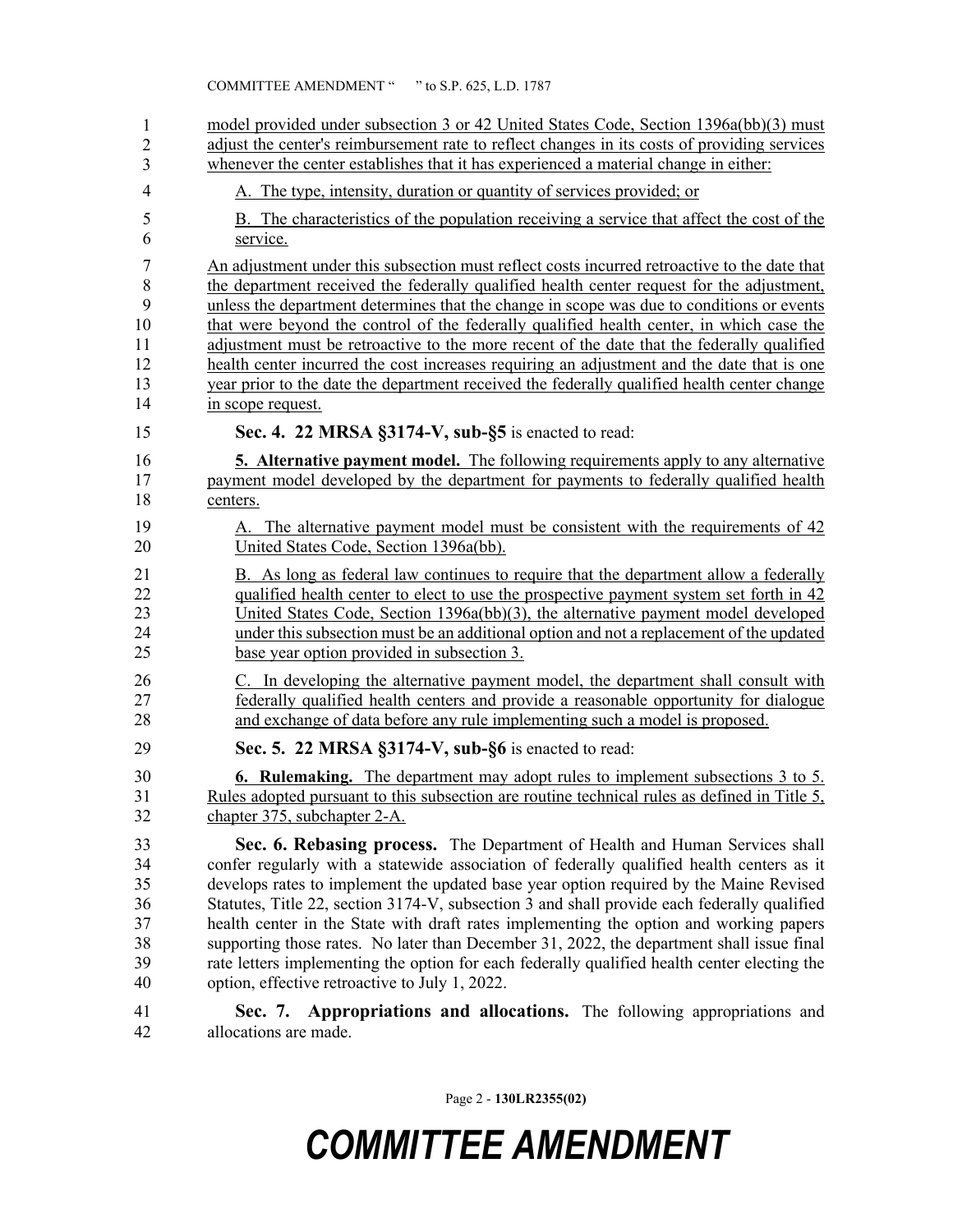#### 1 **HEALTH AND HUMAN SERVICES, DEPARTMENT OF**

#### 2 **Medical Care - Payments to Providers 0147**

3 Initiative: Provides funding for the Department of Health and Human Services to provide 4 for rebasing of federally qualified health center prospective payment system rates to 2018- 5 2019 average actual costs inflated to the current year using the federally qualified health 6 center market basket percentage as an alternative to the current payment method.

|    | <b>GENERAL FUND</b>              | 2021-22 | 2022-23      |
|----|----------------------------------|---------|--------------|
| 8  | All Other                        | \$0     | \$5,215,763  |
| 9  |                                  |         |              |
| 10 | <b>GENERAL FUND TOTAL</b>        | \$0     | \$5,215,763  |
| 11 |                                  |         |              |
| 12 | <b>FEDERAL EXPENDITURES FUND</b> | 2021-22 | 2022-23      |
| 13 | All Other                        | \$0     | \$11,928,420 |
| 14 |                                  |         |              |
| 15 | FEDERAL EXPENDITURES FUND TOTAL  | \$0     | \$11,928,420 |
| 16 |                                  |         |              |
| 17 | <b>FEDERAL BLOCK GRANT FUND</b>  | 2021-22 | 2022-23      |
| 18 | All Other                        | \$0     | \$483,287    |
| 19 |                                  |         |              |
| 20 | FEDERAL BLOCK GRANT FUND TOTAL   | \$0     | \$483,287    |

**Sec. 8. Effective date.** That section of this Act that enacts the Maine Revised 18 Statutes, Title 22, section 3174-V, subsection 3 takes effect July 1, 2022.' 21 22

23 Amend the bill by relettering or renumbering any nonconsecutive Part letter or section 24 number to read consecutively.

#### 25 **SUMMARY**

26 This amendment replaces the sections of the bill regarding reimbursement rates and adjustments, rebasing, alternative value-based payments and rulemaking in order to provide for rebasing of federally qualified health center rates as the primary way to address 29 the issues identified in the emergency preamble and align other provisions of the bill accordingly to provide that: 26 27 28 29 30

31 1. By December 31, 2022, the Department of Health and Human Services must provide 32 for a rebasing of federally qualified health center prospective payment system rates to fiscal 33 year 2017-18 and 2018-19 average actual costs inflated to the current year using the 34 federally qualified health center market basket percentage published by the United States 35 Department of Health and Human Services, Centers for Medicare and Medicaid Services, 36 as an alternative to the existing payment method that relies on costs from 1999 and 2000 37 inflated using the Medicare Economic Index as published in the Federal Register;

38 2. Adjustments to federally qualified health center rates for changes in the scope of 39 services must reflect costs incurred and must be made for material changes in type, 40 intensity, duration or quantity of services provided or in the characteristics of the population 41 receiving a service that affect the cost of the service; and

Page 3 - **130LR2355(02)**